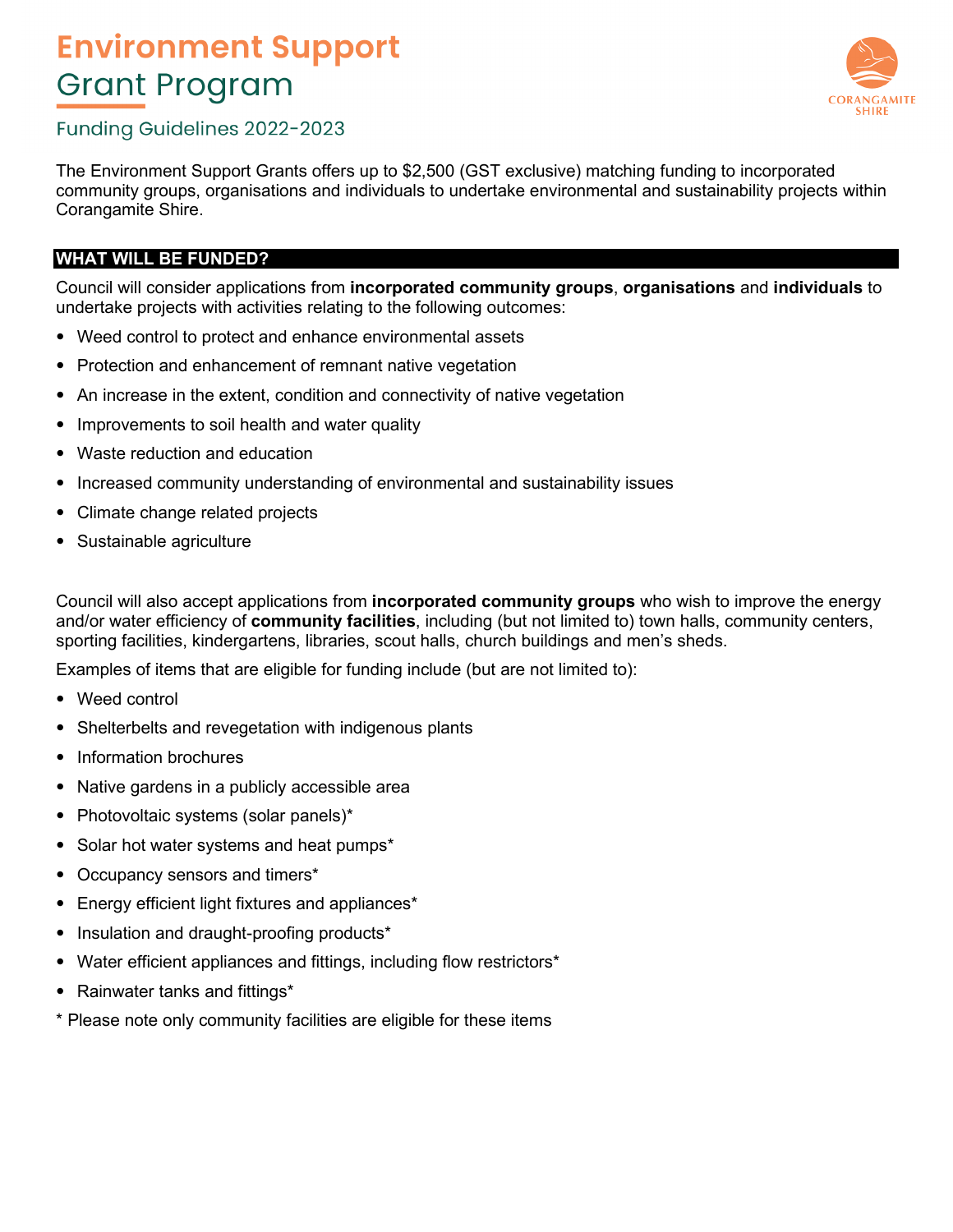#### Funding Guidelines 2022-2023

### **WHAT WILL BE NOT BE FUNDED?**

Council will not provide funding for the following:

- Events or Festivals
- An applicant whose project has received Corangamite Shire funding for the same activity within the same financial year, including budget allocation or other grant funding
- An applicant that has overdue debts to the Corangamite Shire
- An applicant that has failed to provide satisfactory acquittal reporting from any previous Corangamite Shire funding
- An applicant whose project does not provide capacity for an environmental benefit and/or will have a detrimental environmental impact
- Projects that provide direct financial benefit to a commercial business or individual
- Projects outside of the Corangamite Shire
- Works that have already commenced
- Energy and water efficiency improvements to schools and facilities that are not publicly accessible
- Projects that increase energy and water use (such as the installation of new infrastructure)
- The purchase of land
- Revegetation that is required as a condition of a planning permit or illegal vegetation clearing
- Revegetation projects using plants that are not native to the local area
- Revegetation projects or plantings that are for amenity and/or business purposes only
- Control of weeds on private land that are already the statutory responsibility of the project applicant
- Projects that are more suitably funded by another organisation or agency
- An applicant whose project is linked in any way to a political party, political organisation, or political agenda
- Applicant labour and hire charges for applicant-owned equipment, which should be shown as an in-kind contribution

#### **ELIGIBILITY CRITERIA**

All applicants must meet the following eligibility criteria:

- Community groups and organisations must be incorporated and not-for profit
- Groups may submit multiple applications per financial year but may only submit one application per project
- Individuals are eligible to apply but may only submit one application per financial year
- Government organisations and agencies **are not** eligible to apply; however, kindergartens, Committees of Management, Special Committees and other community committees **are** eligible
- Primary and secondary schools are eligible to apply for environmental projects which are completed fully within the Corangamite Shire. They are not eligible to apply for energy and water efficiency items (e.g. solar panels, light fittings, insulation) or projects that should otherwise form part of the normal educational curriculum
- Applicants must match the requested funding through either cash contributions or in-kind contributions (e.g. volunteer labour)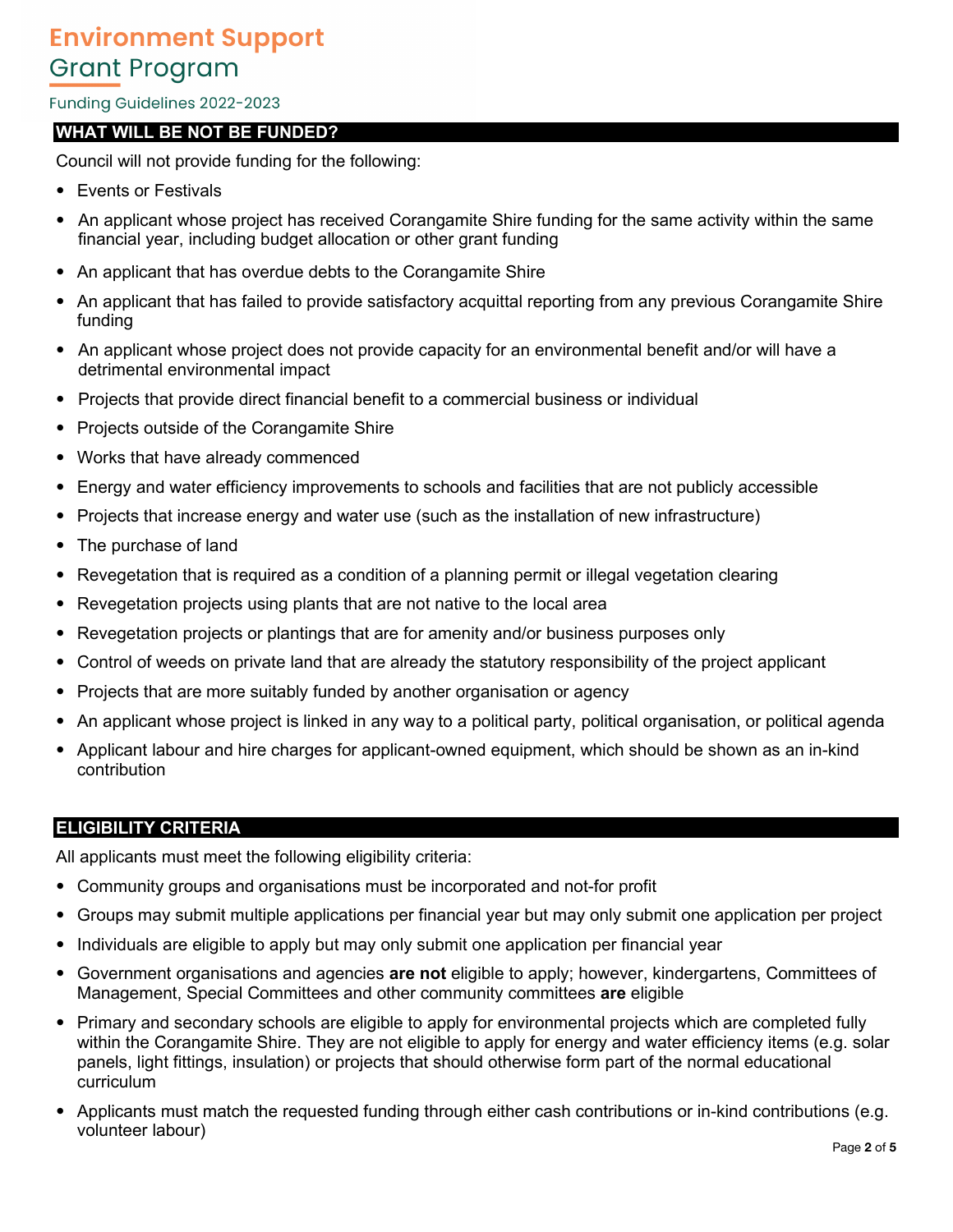#### Funding Guidelines 2022-2023

- The number of times an applicant has previously received funding through the Environment Support Grant will be considered during the assessment process. Council may choose not to fund projects by applicants who have previously received funding should the program be oversubscribed
- For community facilities, applicants must be the owner of the building/facility or have written consent from the owner
- If the community facility is a Council-owned building, the applicant must discuss the project with Corangamite Shire's Facilities and Recreation Manager prior to submitting the application
- Community environmental projects will be considered ineligible if they do not consider or attempt to use electronic forms of communication, in addition to traditional paper methods.

### **FUNDING CRITERIA**

All applications will be assessed against the following criteria:

- 1. Ability to achieve direct environmental benefits, reduce weeds and/or reductions in energy/water use (30%)
- 2. Ability to build community capacity and foster greater understanding of environmental issues (15%)
- 3. Level of community support and broader public benefit (15%)
- 4. Value for money, including the value of project contributions provided by the applicant (15%)
- 5. Level of demonstrated project planning and ability for the project to be sustained beyond the funding term (25%)

#### **FUNDING TIMELINES**

Applications open **Applications** open **Applications** open **Applications** open **Applications Applications Applications Applications Applications Applications Applications Applications Applications Applicat** 

#### **Applications close 23 May 2022**

Applications and funding awarded by Council **Algebrary 10 and Strutter July 2022 Council Meeting** Applicants informed of the success of their application **August 2022** Successful applicants receive funding and all the metal and August/September 2022 All projects completed and final report due May 2023

#### **FUNDING RATES**

The following rates should be used as a guide when calculating budget item expenses:

- In-kind community group/individual labour \$25 per hour
- Indigenous plants tubestock (ground covers, shrubs and trees) \$1.20 each
- Indigenous grasses tubestock \$1.10 each
- Tree guards \$0.70 each
- Direct seeding (including seed & labour) \$2,200 /ha
- Fencing materials \$3.85/m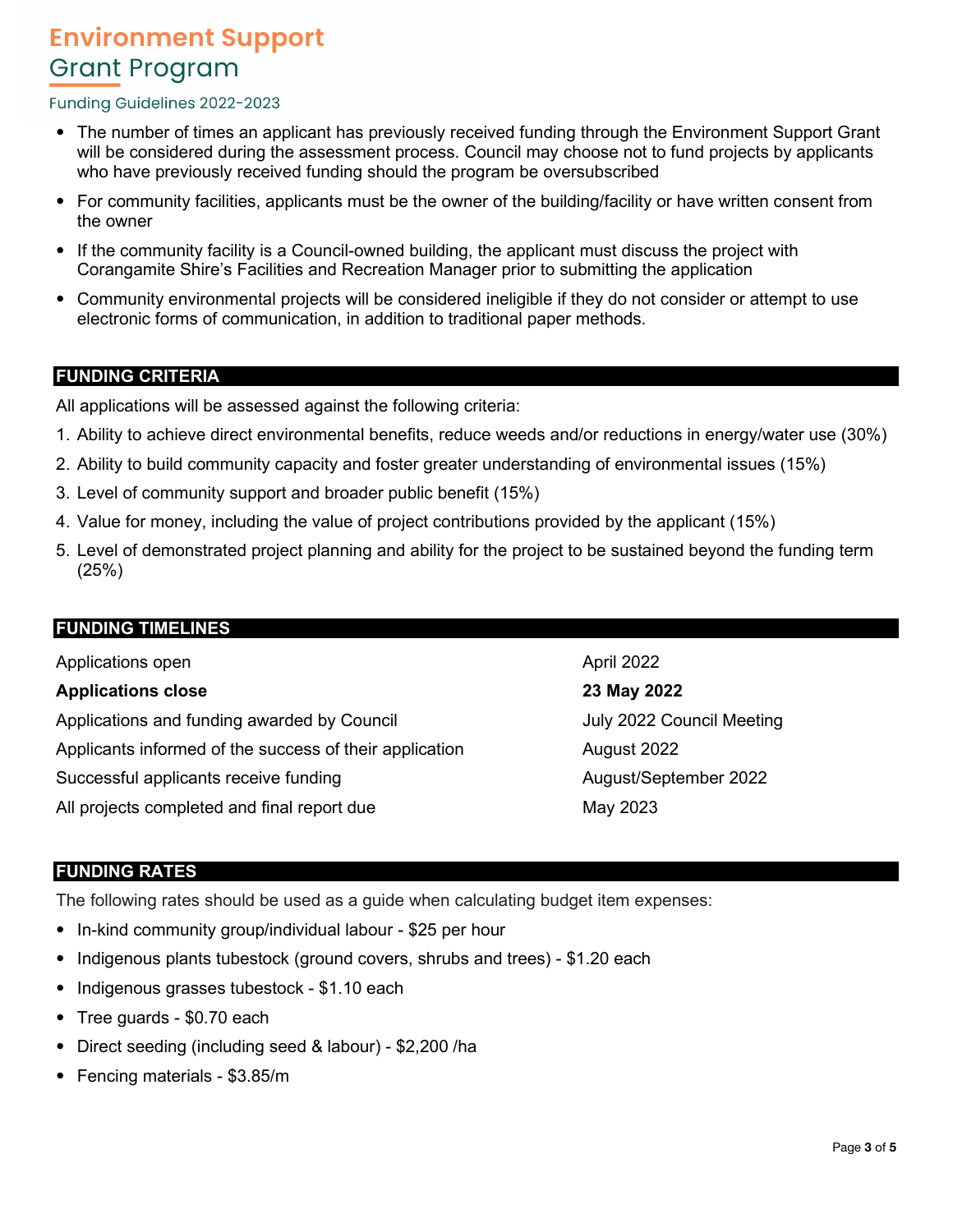Funding Guidelines 2022-2023

### **ENERGY AND WATER EFFICIENCY PROJECTS**

#### **Retrofitting existing infrastructure**

For projects to reduce energy and water use at community facilities, preference will be given to projects which focus on replacing existing infrastructure with energy and water efficient alternatives, such as replacing an electric hot water system with a solar hot water system. The installation of new infrastructure is not eligible for funding, unless there are demonstrable energy and water saving benefits. For example, the installation of an additional shower (not replacing an existing shower) would not be eligible as this would increase water consumption at the facility.

#### **Purchasing energy and water efficient products**

Showers, taps, toilets, urinals, washing machines and dishwashers are labelled for their water efficiency using a 'star' rating system. The more stars the more water efficient. For more information, including a list of rated products, visit www.waterrating.gov.au

Electrical and gas appliances such as televisions, refrigerators, freezers, washing machines, dryers, dishwashers, and some air conditioners and heaters are labelled for their energy efficiency using a 'star' rating system. The more stars the more energy efficient. For more information, including product lists, visit www.energyrating.gov.au

#### **Using strategies to promote both resource efficiency and sustainable behaviour**

For projects focusing on reducing energy and water use at community facilities, preference will be given to projects which aim to reduce resource usage whilst also promoting behaviour change and awareness. For example, installation of a rainwater tank and water efficient taps combined with signage which educates users on the need for water efficiency.

#### **FUNDING CONDITIONS**

- All applicants must submit a completed application form and the appropriate finance forms to Council before the closing date to be considered for funding
- Applicants will be advised in writing of the outcome of their application following the July Council meeting
- If successful, funding will be paid directly into the bank account specified on the finance forms submitted with the application
- Council may approve an application but withhold payment until final reports are submitted for grants previously received from Council
- Grant approval is subject to the applicant demonstrating that they have obtained any necessary permits or approvals required to complete the project
- All projects must be completed within 12 months of receiving funding notification unless Council gives prior written permission for an extension. Extensions may be granted up to a maximum of 6 months only, with shorter extension periods preferred
- Applicants are required to submit a final project report at the completion of the project. The final report template is available at the Shire Civic Centre or can be downloaded from Council's website www.corangamite.vic.gov.au/grants
- Council will audit a minimum of 10% of projects annually and applicants must allow property access for Council Officers to conduct these audits. Applicants must also submit information regarding project expenses upon Council's request
- Council will accept no responsibility for budget over-runs